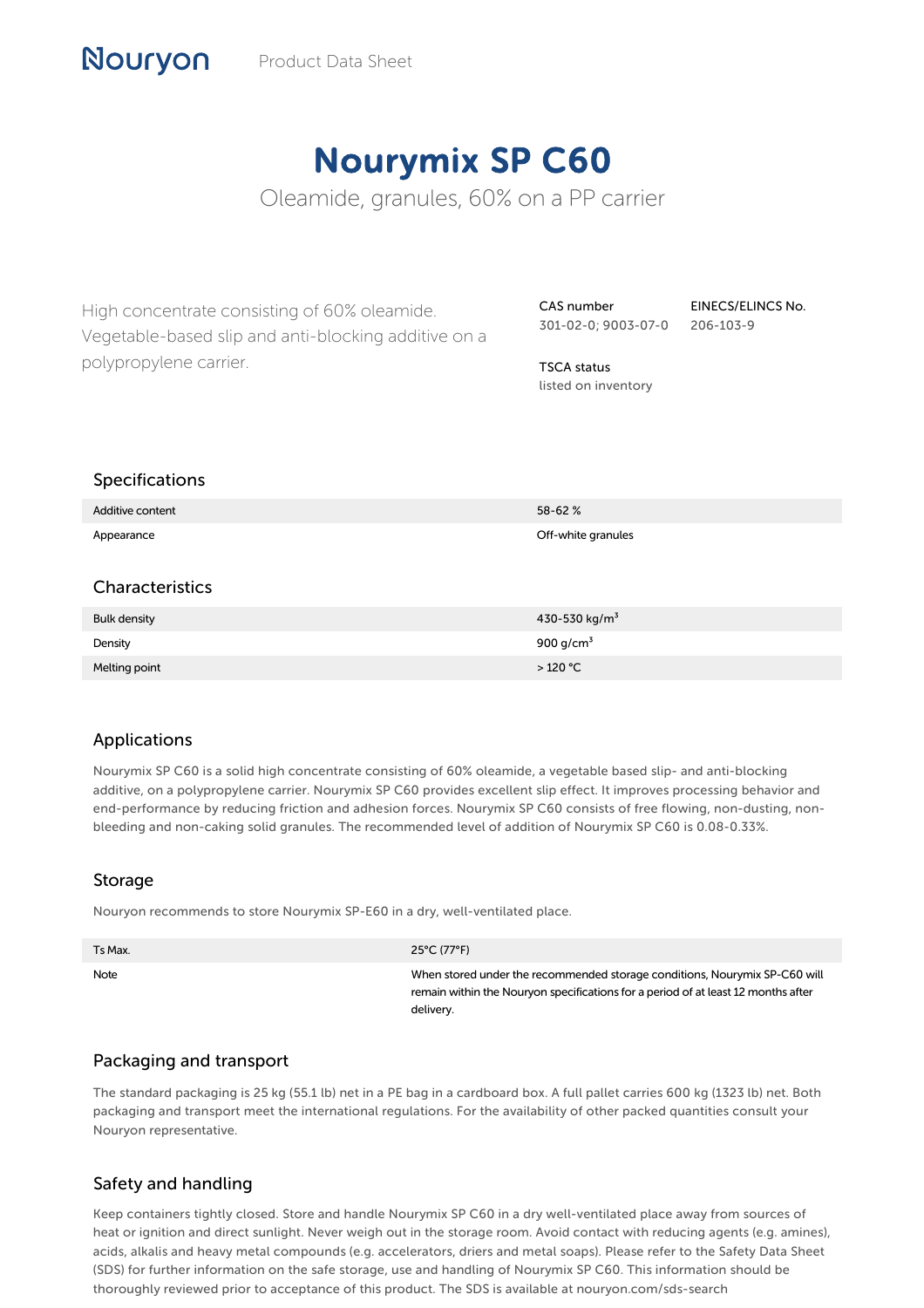# Additional information

For samples, detailed status as food packaging additive, technical service or other information, please contact your Nouryon representative.